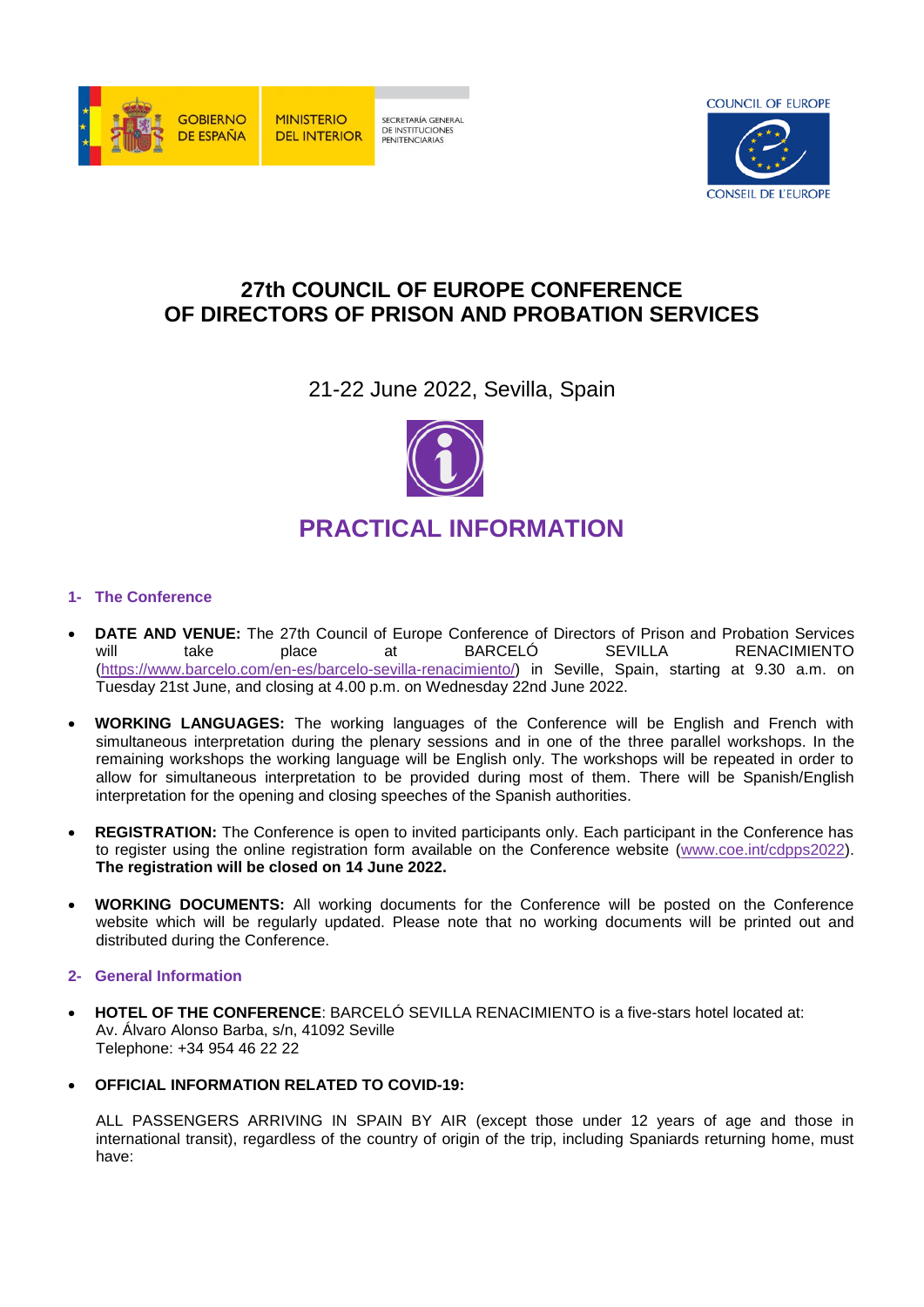#### 1) One of these documents:

- an EU DIGITAL COVID CERTIFICATE /OR EU EQUIVALENT/ of vaccination against COVID-19 or
- a negative certificate of a diagnostic test for active infection or
- a certificate of recovery after having passed this disease

You can check if your certificate is valid on the website [https://spth.gob.es](https://spth.gob.es/)

#### 2) SpTH form - QR code:

If you DO NOT HAVE the EU Digital COVID Certificate /or EU equivalent/ or one of the aforementioned certificates, you must complete the SpTH Sanitary Control Form through the website [https://spth.gob.es](https://spth.gob.es/)

 **THE OBLIGATION TO WEAR MASKS:** to deal with the health crisis caused by the COVID-19, is established in the following terms:

People six years of age and older are obliged to wear masks in the following cases:

a) In any closed space for public use or that is open to the public.

b) In mass events that take place in outdoor spaces, when attendees are standing. If they are seated, it will be mandatory when a safety distance of at least 1.5 meters between people cannot be maintained, except for groups of cohabitants.

c) In air, bus, or rail transport, including passenger platforms and stations, or by cable car, as well as complementary public and private passenger transport in vehicles with up to nine seats, including the driver, if the occupants of the tourism vehicles do not live on the same address. In closed spaces of ships and boats when the safety distance of 1.5 meters cannot be maintained, except for groups of cohabitants.

- **WEATHER:** The weather in Seville in June 2022 has low temperatures of 18°C and highs of 33°C. It is the perfect temperature to explore Seville without being too cold or too hot. Expect some hot and rainy days in Seville during June. This combination of temperature and humidity can result in quite humid days, so make sure you dress comfortably for both the heat and the rain.
- **ACCESSIBILITY:** Seville Airport also popularly known as Seville-San Pablo Airport, is currently the only airport in Seville, the capital of Andalusia, and is located at 10 kilometres northeast of this city, between the limits of the cities of Seville and Rinconada.

There are several ways to get from Sevilla Airport (SVQ) to Barceló Sevilla Renacimiento, Seville: by bus, taxi, car or towncar.

- o **[Bus](https://www.rome2rio.com/map/Funchal-Airport-FNC/VidaMar-Resort-Hotel-Madeira-Dine-Around-Half-Board-Funchal#r/Bus)** Line 22 60 min; Cost: 6 €
- o **Taxi** Take a taxi from Sevilla Airport (SVQ) 11 min; Cost: 16-20 €
- **CURRENCY:** As a member of the European Monetary System since the 1st of January 1999, the currency used in Spain is the Euro.
- **DRIVING:** In Spain, any driving license issued in the European Union and an international driving license are valid. Remember that the latter is only valid for one year and to obtain it, it is essential to have a driver's license in your country. The minimum age to drive in Spain is 18 years.
- **ELECTRIC CURRENT:** The nominal voltage of electricity in Spain is 230 volts, comparable to most of the countries of the European Union.

Voltage: 230V Frequency: 50 Hz Plugs: Type F

 **EXCHANGE:** Major credit cards are accepted in most hotels, shops and restaurants. Travellers' cheques and currency can be changed at hotels or at a bank - these are open Monday to Friday from 08h30 to 15h00. Automatic changing and cash dispensing machines linked to international networks are also widely available.